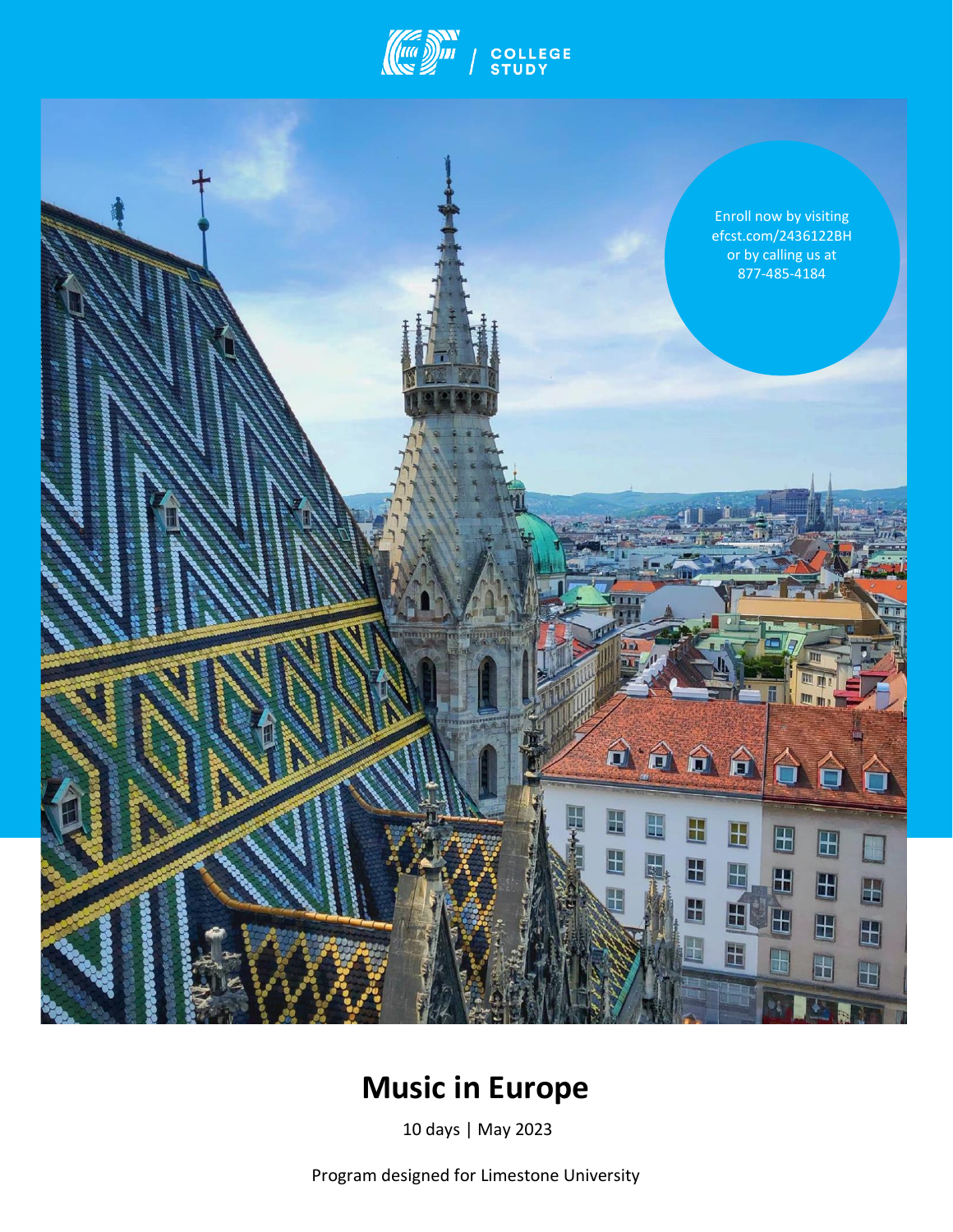

## Included on your program



Roundtrip flights on major carriers; full-time Tour Director; expert local guides; accommodations with private bathrooms; land transportation; all breakfasts and select regional-style meals unless otherwise specified.

Sightseeing: Munich, Innsbruck, Salzburg, The Sound of Music tour, Vienna

Entrances: Dachau, Schönbrunn Palace, Nordkette cable car, Mozart's Birthplace, Concert in Salzburg, Vienna State Opera House and Opera Museum, Hofburg Palace, Concert in Vienna (2), Mozarthaus

Overnights: Munich (2), Innsbruck (2), Salzburg (1), Vienna (3)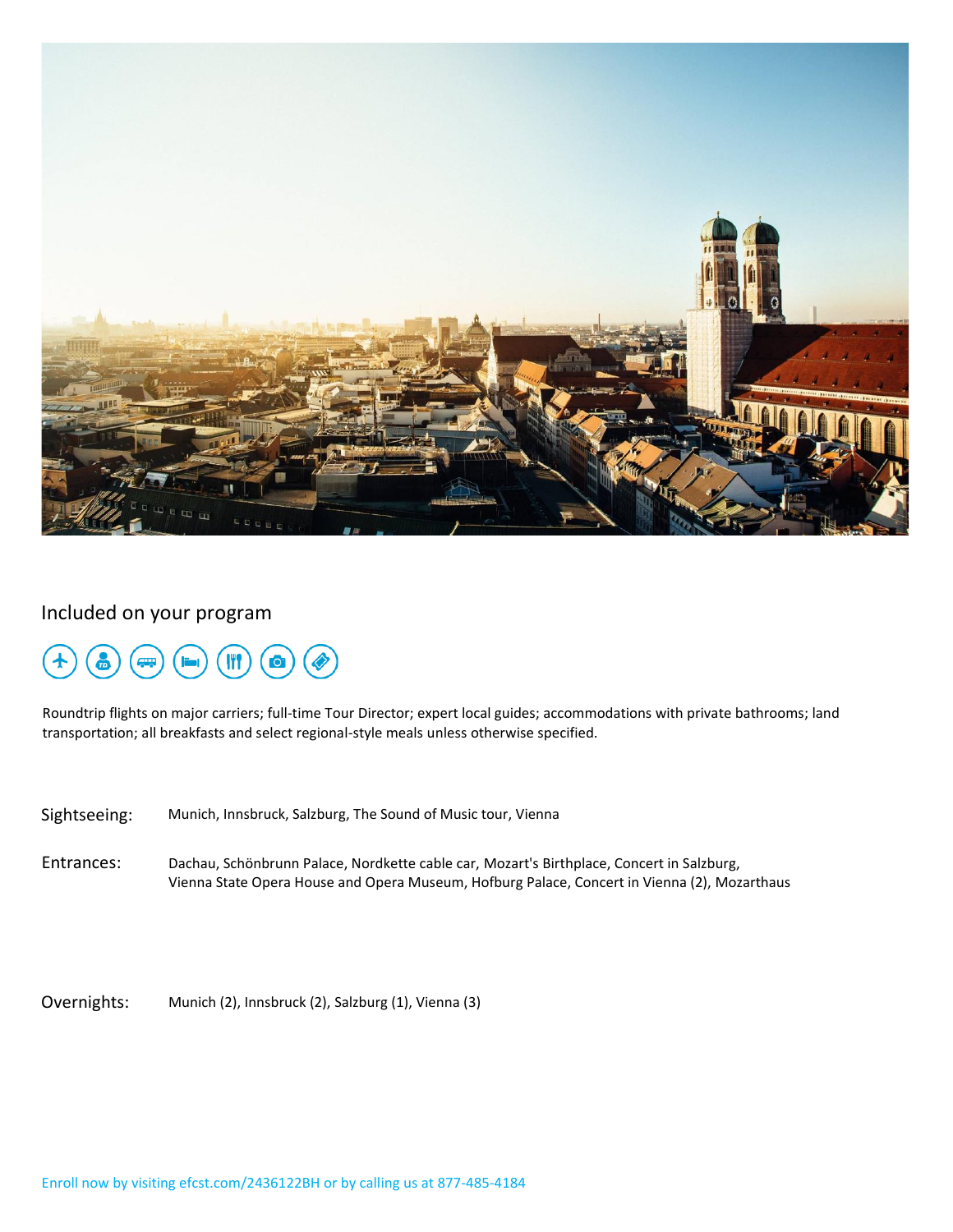# **Your Itinerary**

Day 1: Fly to Germany

Board your overnight flight to Munich!

Day 2: Munich

#### **Arrive in Munich**

This center of culture boasts over 45 museums, 10 university buildings and two opera houses.

#### **Walking tour of Munich**

Your introduction to Munich begins with a Tour Director-led walking tour. You might stop in front of the iconic Hofbräuhaus or walk through the local Viktualienmarkt, a daily food market in the heart of the city!

#### **Dinner at the Hofbrauhaus**

The original Hofbrauhaus was built in the 16th-century by the Bavarian Duke, Wilhelm V. Enjoy dinner at this historic beerhall.

Day 3: Munich

#### **Guided sightseeing of Munich**

Hop on the bus where your guided tour takes you past the Olympic Stadium, the Residenz, the Deutsches Museum, and the Alte Pinakothek art museum. Your tour concludes at Marienplatz, the city's main square and medieval heart since 1158. Here you'll see the city's famed Glockenspiel-an ornate clock complete with bells and life size figures.

#### **Visit Dachau Concentration Camp Memorial site**

Once merely another sleepy German village, Dachau has since 1933 gained notoriety as Germany's first Nazi concentration camp. Today, the old administration building houses a museum documenting the rise of Hitler and the horrors of camp life.

Day 4: Munich | Innsbruck

#### **Travel to Innsbruck**

Your motor coach winds its way below rugged, snow-capped mountains as you arrive at your hotel in the spectacular Austrian province of Tyrol.

#### **Walking tour of Innsbruck**

Join your Tour Director for an orientation to the beautiful city of Innsbruck.

#### Day 5: Innsbruck

#### **Guided sightseeing of Innsbruck**

Begin your tour near the railway station and head towards the wonderful summer residence of the Habsburgs. From here continue into the main square where you will see the famous Golden roof as well as wonderful views of the Tyrolian mountains in the distance. Your walk ends near the beautiful St. Anna's column on Maria-Theresien Strasse.

#### **Nordkette cable car**

Enjoy a round-trip journey from the center of Innsbruck straight to the mountains. Arrive at the 1905-meter high Seegrube. Once you get there you can enjoy a great panorama of the Alps.

Day 6: Innsbruck | Salzburg

#### **Travel to Salzburg**

Welcome to Salzburg - famed for its alpine views, chocolate production, stylish architecture and being the setting for *The Sound of Music.* One of Austria's most charming and accessible cities awaits you.

#### **Guided sightseeing of Salzburg**

Welcome to Salzburg, a UNESCO World Heritage Site nestled in the Alps. Here you will visit Mozart's birthplace before venturing into the heart of the city, much of which was designed during the 16th century. Your walk will take you to see the imposing and beautiful Domplatz as well as striking examples of Gothic churches, most notably the Franziskanerkirche.

#### **Enjoy dinner and a concert at Hohensalzburg Fortress**

Ascend the railway to Hohensalzburg Fortress and find breathtaking sights and sounds with dinner and a concert this evening. Enjoy the works of Mozart in one of the state rooms of the fortress after dinner with panoramic views of the city.

Day 7: Salzburg

#### **Travel to Vienna**

Vienna has long played a central role in the changing face of Europe and has adapted many times to war, revolution, siege, and the rise and fall of empires.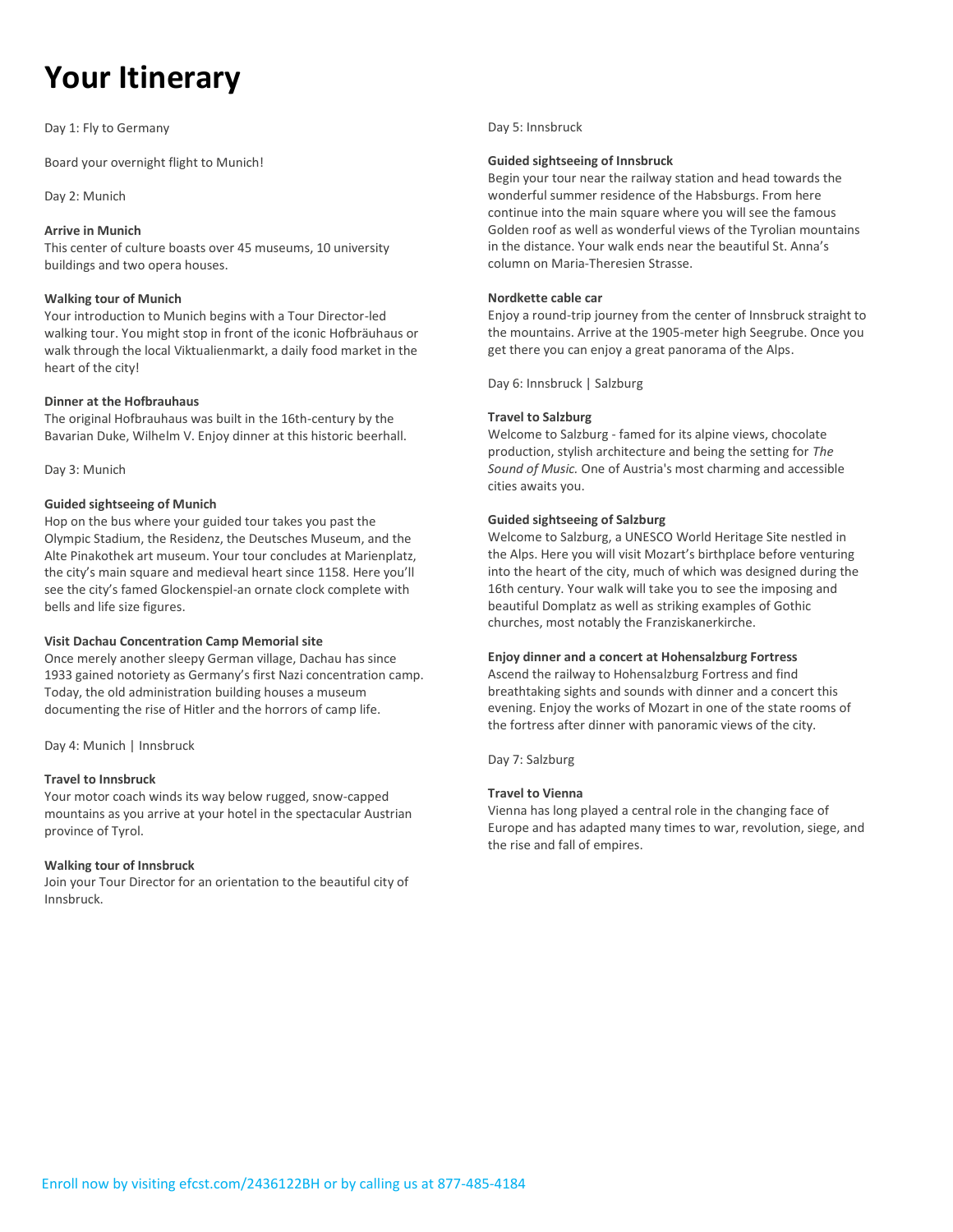#### **Guided sightseeing of Vienna**

Your expertly guided tour takes you down the Ringstrasse, a series of wide boulevards commissioned by Emperor Franz Josef in 1857. Ride past the flower-adorned Rathaus (Town Hall), and the Hofburg, where the powerful Habsburg dynasty ruled until 1918, before visiting Schrönbrunn Palace.

#### **Visit the Schönbrunn Palace**

You'll visit the beautiful Schönbrunn Palace, where Marie Antoinette spent her childhood. After viewing the elegant interior, stroll through the palace's beautifully landscaped gardens.

#### Day 8: Vienna

#### **The** *Sound of Music* **sightseeing**

Who can forget Salzburg in *The Sound of Music* ? Today, enjoy a guided sightseeing of Salzburg's most famous sights from this classic movie. Try to identify scenes from the film as you pass Salzburg landmarks such as the Mirabell Gardens, the Domplatz, and the Residenz Fountain.

#### **Visit the Mozarthaus**

Step back into the world of Mozart as you explore his only surviving residence in Vienna. Here he penned some of his most famous works and spent some of his happiest times. A highly interactive and thematic museum, Mozarthaus is a fantastic introduction into his life, works and the times in which he lived.

#### **Attend an evening concert**

Enjoy an evening of music in one of the many concert halls of Vienna, the capital of classical music.

#### Day 9: Vienna

#### **Tour the Vienna State Opera House**

Completed in 1869 in the Neo-Renaissance style, Vienna's State Opera House was the city's first opera house and one of the first great monuments to adorn Vienna's new Ring Boulevard.

#### **Visit Hofburg Palace**

Enjoy a chance to wander through the former winter palace of the ruling Habsburg family, which is renowned for its impressive courtyards and majestic fountains.

#### **Attend an evening concert**

Enjoy an evening of music in one of the many concert halls of Vienna, the capital of classical music.

Day 10: Depart for home

#### **Transfer to the Vienna airport for your return flight**

Your Tour Director assists with your transfer to the airport, where you'll check in for your return flight home.

Itinerary is subject to change

**For complete financial and registration details, please refer to the Booking Conditions at [www.efcst.com/bc.](http://www.efcst.com/bc)**